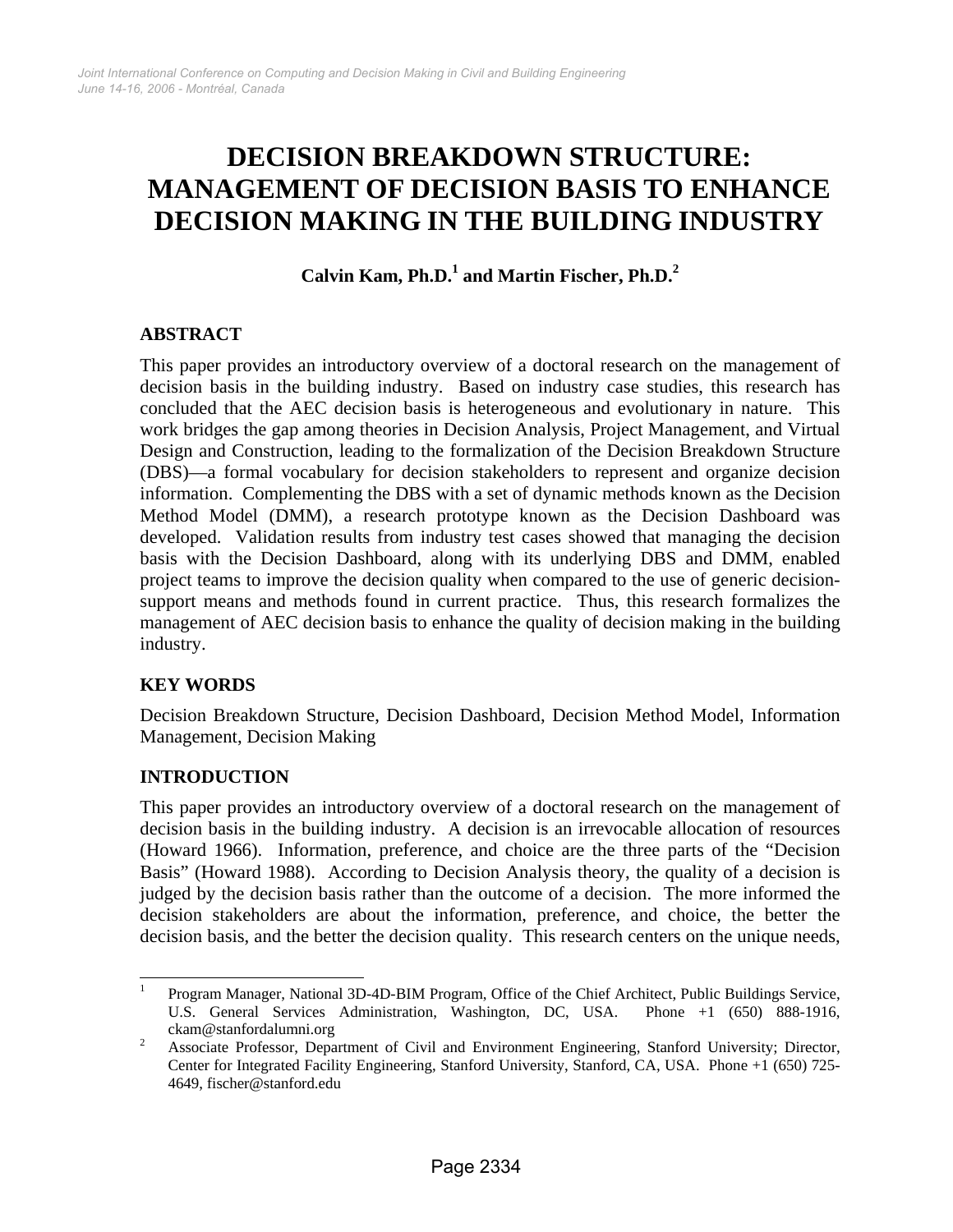characteristics, limitations, consequences, and opportunities associated with the management of information that affects the decision basis in the building industry. This paper presents some of the major insights into the management of such decision basis in current practice and introduces our research outcomes—the concepts of a Decision Breakdown Structure and its associated Decision Method Model, which are implemented as a computer software application prototype known as the Decision Dashboard.

Given the number of stakeholders, teams, and individuals involved in decision making as well as the complexity and scale of an architecture-engineering-construction (AEC) project, the decision basis involves many perspectives, forms, types, levels of detail, and interrelationships. Given the long time span of a building project and the dynamics of its project context, tactical solutions, and stakeholders' preference, the decision basis changes all the time. Because existing literature lacks an in-depth documentation and assessment of the unique characteristics and challenges of the AEC decision-making process, our research documented six large-scale industry cases that cover a variety of decision foci from decisionmaking scenarios arisen from different building types and project phases. We concluded that the AEC decision basis is heterogeneous and evolutionary in nature. Since decision-support tools and methods employed by AEC decision facilitators (e.g., project managers, lead architects, etc.) are not tailored to manage information that is heterogeneous and evolutionary, AEC project stakeholders often need to spend valuable time during meetings to become more informed about the decision basis. In other cases, they prematurely commit to a decision without a good (i.e., informative) decision basis. The following sections present one of the six industry test cases from our work, illustrate the limitations of current practice in managing the decision basis, introduce the concepts behind the Decision Breakdown Structure (DBS) that we have developed, and explain how the DBS-based approach enhances the management of AEC decision basis found in current practice.

# **INDUSTRY TEST CASE**

# **CONTEXT**

Our industry test case is based on the decision basis (information) from an actual fast-track retail construction project. After unforeseen soil contaminants had halted and delayed the construction project for two critical months, the developers (decision makers) had to decide upon a project alternative that would best balance the conflicting criteria among on-time turnover, change order cost, and project risks. The developers requested the general contractor (decision facilitators) and their subcontractors (professionals) to come up with acceleration alternatives along with pertinent performance predictions such as cost estimates and acceleration schedules for consideration in an upcoming owner-architect-contractor (OAC) meeting. Based on this industry scenario and its project information, our research team applied Virtual Design and Construction concepts and technologies (Kunz and Fischer 2005) on the test case. We developed product, organization, and process models as well as functionalities to enable cross-referencing of multidisciplinary computer models in the CIFE iRoom (Kam et. al. 2003).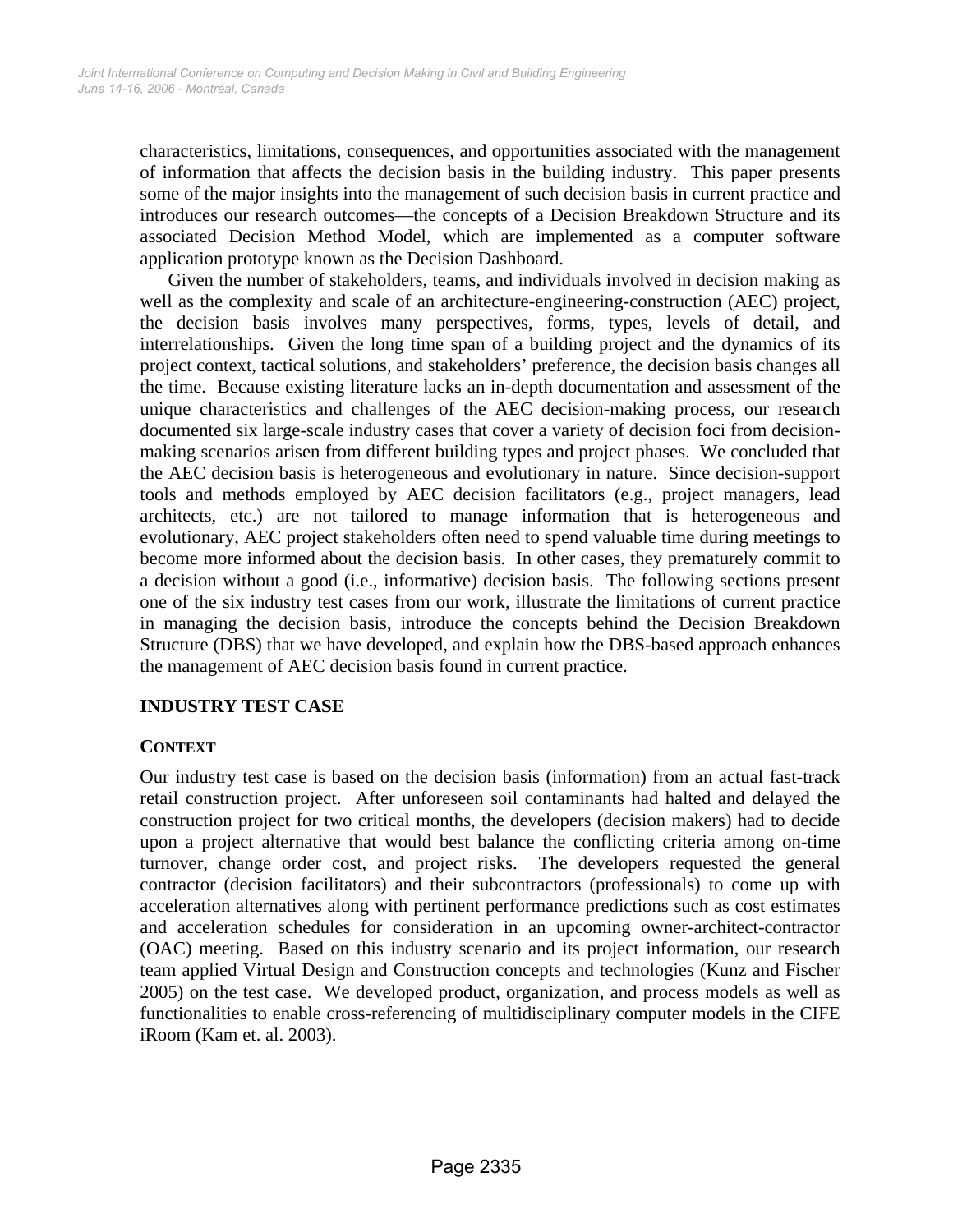#### **REPRESENTATION OF THE DECISION BASIS**

In current practice, the OAC meeting focused on the mitigation strategies to alleviate the impact of the unexpected delay in the construction project. Five project scenarios (alternatives) were represented by five sets of process models (i.e., one process model for each scenario), 4D (product-process) models, cost estimates, and organization-process models. The presentation, description, and explanation, and evaluation of the alternatives depended on Microsoft PowerPoint as the decision-support medium. My CIFE research team documented the assumptions, options, attributes, and rationales pertaining to each alternative with text boxes in PowerPoint. My team also presented evaluation tables by predetermining the topics and criteria for evaluation and re-entering such topic and criterion information into PowerPoint. As we went through each baseline, impact, and acceleration scenario, a team member manually brought up each corresponding process, 4D, cost, and/or organization-process model individually. The CIFE iRoom enhanced the evaluation of the decision basis by enabling cross-highlighting features across any combination of the product, organization, and process (POP) models (Kam et. al. 2003). However, current decisionsupport tools did not contain knowledge about the inter-relationships or interchangeability among the POP models, their options, and their attributes. In a later section, we introduce the concept behind the Decision Breakdown Structure, which formalizes the representation of such decision topics, criteria, alternatives, options, attributes, and their inter-relationships.

### **METHOD TO PROCESS THE DECISION BASIS**

As the decision facilitator provided a briefing on possible acceleration proposals to the decision makers in this industry test case, a decision-enabling task (i.e., a need to manage the decision basis) occurred when the decision stakeholders needed to comprehend the decision information (e.g., the assumptions and proposal details) of various competing acceleration proposals.

As explained, the briefing and review meeting took place in the CIFE iRoom, where pertinent 3D/4D models, construction schedules, cost estimates, and process-organization information was stored digitally in case-specific project files. The decision facilitator relied on the decision-support tool to help explain the scope, the assumptions, the mitigation measures, and the anticipated time saving associated with the competing acceleration proposals. This explanation had to be informative and quick. A clear comprehension of this interrelated decision information was crucial for the decision stakeholders to make an informed decision. The quicker the explanation and comprehension process, the earlier the decision stakeholders could move on to the following phase of the decision-making process and the execution of the selected alternative.

The significance of this decision-enabling task, as detailed below, is that if the decisionsupport tool does not offer good explanation support, the decision facilitator is then required to spend additional time in verbal explanation to fill the void of the decision-support tool. Conversely, if the decision-support tool offers the decision stakeholders a clear understanding of the decision information on hand and its basic interrelationships, the decision facilitator can complete more decision-enabling tasks given the time available during a synchronous decision meeting (e.g., in facilitating the decision stakeholders to explore the benefits and challenges of the available choices).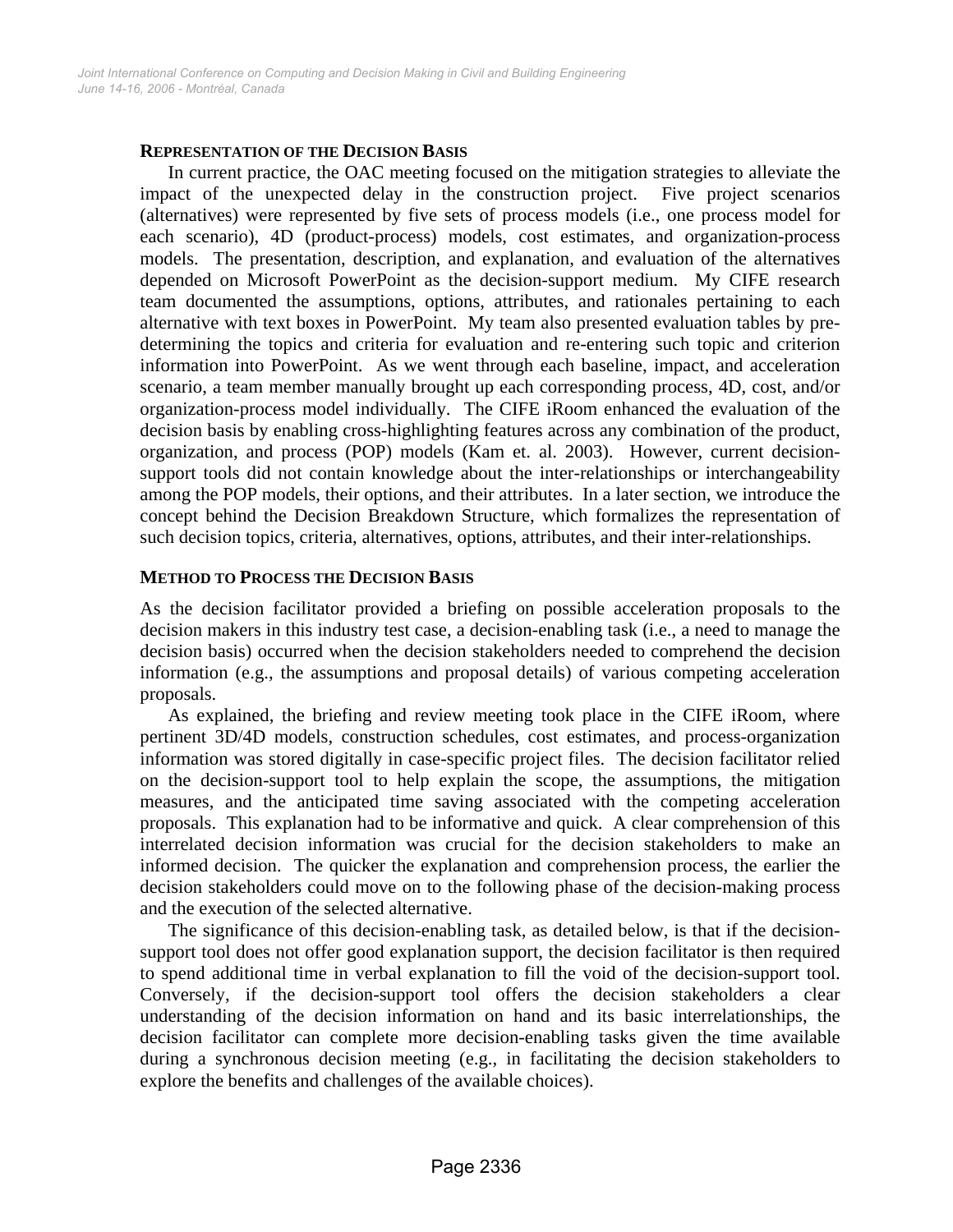Under current CIFE iRoom practice, there are methods that allow decision facilitators to cross-highlight decision information among competing 4D models or across inter-related POP models (e.g., using activity names or time controller, Kam et. al. 2003). However, there were no formal methods to support a decision facilitator in explaining the acceleration proposals or in bringing up the relevant reference information during the explanation process.

The decision facilitator used MS PowerPoint as the decision-support tool to enable the explanation of the decision basis in current practice. When explaining the acceleration proposals to the decision makers, the decision facilitator needed to explain the assumptions, scope, and the distinctions among the competing proposals. The decision facilitator either had to take personal notes to mentally memorize such decision information or had to custom create introductory slides in MS PowerPoint to document such decision information for subsequent explanation. The ad-hoc nature of this PowerPoint-based documentation process required the decision facilitator to take additional time to create custom slides to recapture the decision information in the decision-support tool. Because the facilitator did not spend extra time to create those custom slides, he had to spend valuable time during the synchronous (i.e., face-to-face) meeting in offering verbal explanations to give the decision stakeholders full comprehension of the decision scenario. The limitation of the current decision-support tool required extra effort and time to ensure that the explanation process is quick and informative.

Similarly, there was no formal and explicit method for managing options or alternatives to form an integrated representation of the decision scenario based on the information or data coming from different AEC disciplines. To bring up a particular project file from a set of product, organization, and process models from the five scenarios for decision evaluation, the decision facilitator had to rely on his/her mental recollection or custom-create an organization scheme (e.g., by data directory and folder) and naming convention in the computer prior to the explanation process. Without this extra ad-hoc method, the decision facilitator would need to spend extra time during the explanation process to sort out and retrieve a relevant file from a set of case-specific decision information. In a later section, we introduce the Decision Method Model that is an extensible set of methods, building upon the concept of the Decision Breakdown Structure, which enable decision stakeholders to manage evolutionary decision information more effectively than in current practice.

# **MANAGEMENT OF AEC DECISION BASIS IN CURRENT PRACTICE**

### **CURRENT PRACTICE AND METHODS**

In summary, our industry test case illustrates that there are no explicit interrelationships among the many POP options, their corresponding intervention assumptions, and their interchangeability in current decision-support tools. These critical relationships reside in the memory of the decision facilitators, rather than an explicit decision-support tool.

Having documented and analyzed five additional industry test cases, our research conclude that current practice in the building industry lacks decision-support methods and tools to manage AEC decision basis in ways that recognize its heterogeneous and evolutionary nature. Current information management theories and methods do not respond to the heterogeneous and evolutionary nature of AEC decision information and thus, result in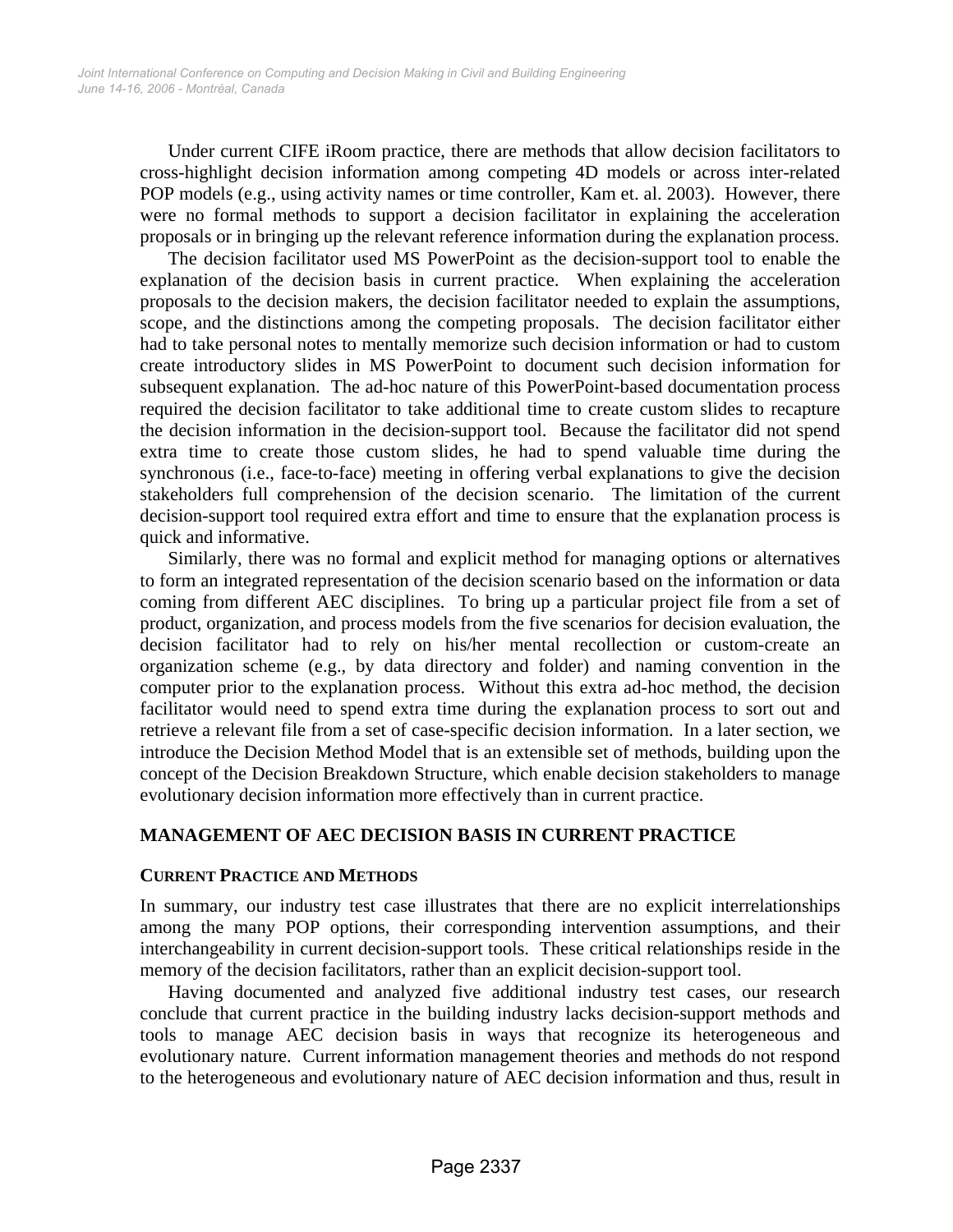information homogenization and dispersal, pre-mature coupling and lock-in, and rework (Kam 2005). Consequently, decision facilitators and professionals in the industry test cases use generic (i.e., non AEC context-specific) decision-support tools and their associated methods, such as word-processing applications, MS PowerPoint, pre-determined evaluation tables, descriptive narratives, sub-headings, paper-based reports, etc. These tools and methods are generic as they are widely used in non-AEC contexts as well. However, they are not informative, flexible, resumable, or quick. Thus, they provide limited support in managing decision information that is heterogeneous and evolutionary in nature.

## **THE DECISION DASHBOARD APPROACH**

To overcome the limitations of current practice in managing the decision basis, we developed the concept of a Decision Breakdown Structure (DBS) with an underlying AEC Decision Ontology that allows facilitators to establish an explicit, informative, and hierarchical representation of heterogeneous decision information and its interrelationships. We formalized a dynamic methodology—the Decision Method Model (DMM)—that interacts with the AEC Decision Ontology and enables facilitators to combine, evaluate, recombine formally represented information, and to complete other decision-enabling tasks flexibly and quickly. The DBS and DMM are implemented in a computer software prototype, known as the Decision Dashboard (DD, Figure 1).



Figure 1: A computer screenshot of the Decision Dashboard (DD) prototype.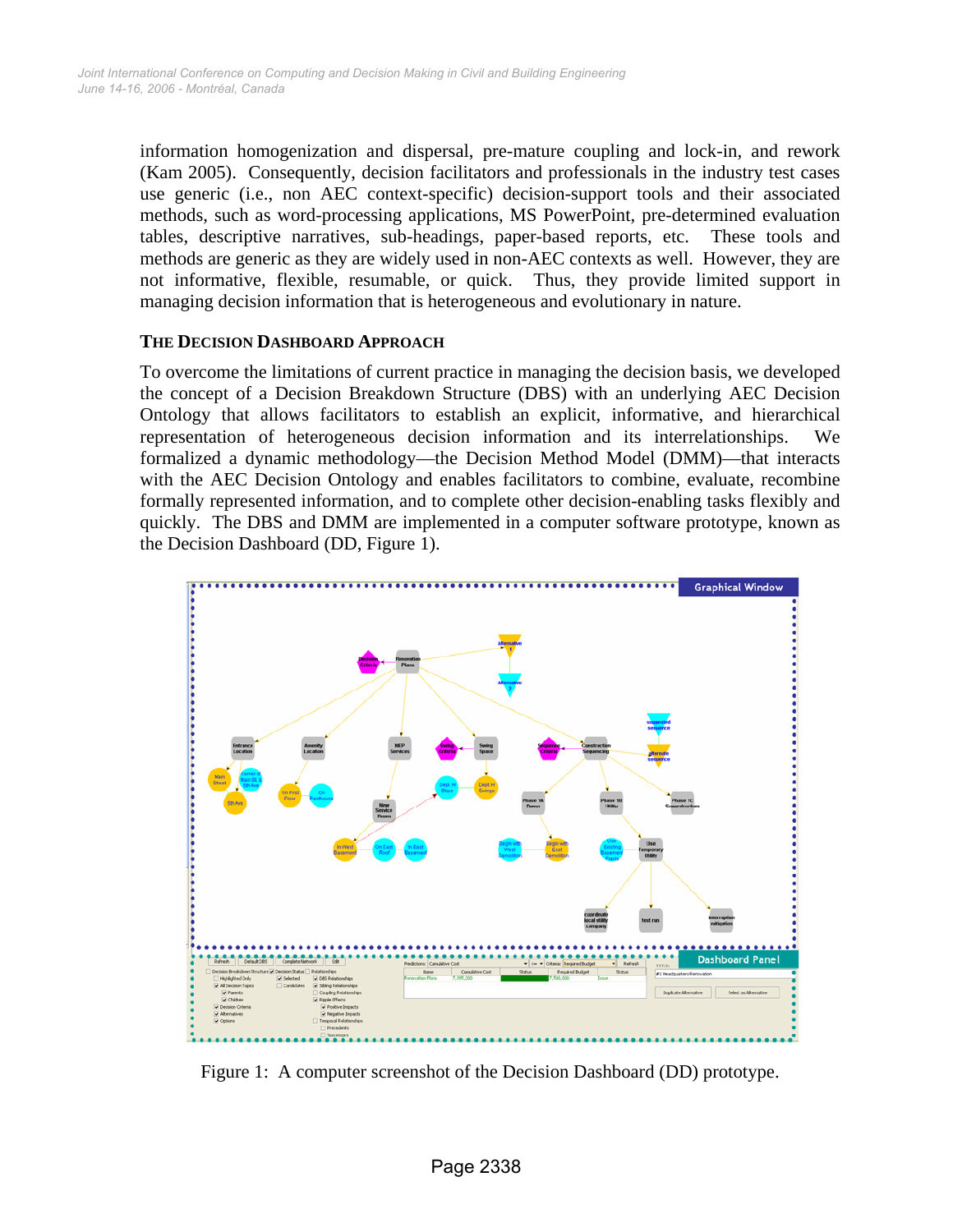The DD is a decision-support tool for decision stakeholders to manage the heterogeneous and evolutionary decision basis, which is the characteristic of information management in the AEC decision-making process. The Graphical Window (Figure 1 Top) is an interface for facilitators to formulate and re-formulate a DBS that represents a decision solution and its choices. The symbols (squares, pentagons, circles, etc.) and arrows in the graphical window are model representations of the AEC Ontology elements and relationships that make up a DBS (Kam 2005). The Dashboard Panel (Figure 1 Bottom) provides facilitators with a dynamic methodology to manage (e.g., control, isolate, evaluate, etc.) the DBS.

The DD is analogous to dashboards that gather essential information and enable drivers and pilots to make informed decisions about the future courses of action. It supports the decision facilitators to complete decision-enabling tasks by integrating and referencing dispersed information into a central reporting and controlling interface, and thereby, empowering all stakeholders to make informed decisions quickly. Therefore, the prototype is called the Decision Dashboard.

# **DECISION BREAKDOWN STRUCTURE (DBS)—AN ONTOLOGY TO REPRESENT AEC DECISION BASIS**

## **DBS CONCEPT**

Today's homogenized representation of decision information results in decision making that is slow and not informative. Existing AEC theories cover the representations of design, organization, work break downs, but not related choices and associated interrelationships. Based on the information representation needs identified from the test cases, our research investigates the applicability of Decision Analysis theories and offers an AEC Decision Ontology for decision facilitators to explicitly document and categorize information according to its types, forms, states, and interrelationships (Kam 2005).

Our work provides a vocabulary for decision stakeholders and computer systems (i.e., the Decision Dashboard) to represent and structure heterogeneous decision information and its associated knowledge. While existing AEC theories primarily focus on representing certain subsets of decision information, our research categorizes these types of information subsets (as ontology elements) and relationships between them (as ontology relationships). Our hypothesis is that the ability to distinguish these information and relationship types will aid in the representation and management of AEC decision information to improve the completion of decision-enabling tasks. To support the representation of discrete items of decision information, their interrelationships and associated details, the AEC Decision Ontology offers three ontology parts—elements, relationships, and attributes (Figure 2). These three ontology parts are abstract and conceptual; they rely on symbolic representations to explicitly represent relevant decision information and its associated knowledge from the perspectives of the decision stakeholders. Following the rules and definitions associated with these ontology parts, AEC decision facilitators can build a Decision Breakdown Structure to support decision-making processes (Kam 2005).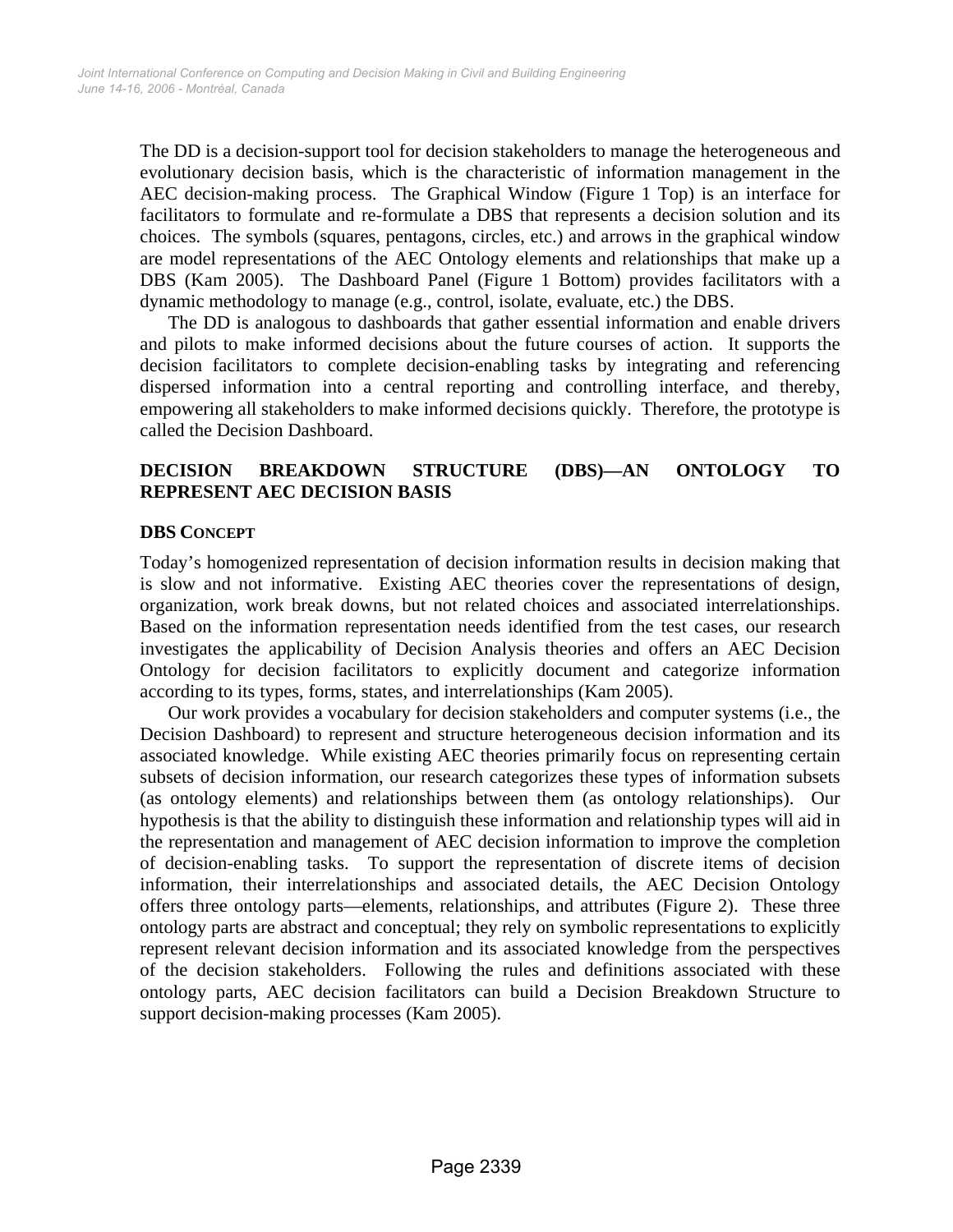

Figure 2: Elements, relationships, and attributes are the three parts of the AEC Decision Ontology, with which decision facilitators can represent decision information and its interrelationships in their formulation of a Decision Breakdown Structure.

# **DBS APPLICATION IN TEST CASE**

Earlier in this paper, we introduced our industry test case pertaining to a retail construction project. We reconstructed the decision basis of case with the Decision Breakdown Structure concept in the Decision Dashboard. Our effort focused on the relationships among the acceleration options, while explaining how these options combine into different alternatives. The reconstruction was made up of 9 instances of decision topic and 11 instances of decision option, which combined into 4 different instances of acceleration alternatives (Figure 3). These 24 instances of ontology elements required 38 instances of ontology relationships, including aggregate, choice, process, and impact relationships. As attributes embedded in the ontology elements, linkages to iRoom applications and specific POP models (introduced earlier in this paper) were available in the Decision Dashboard.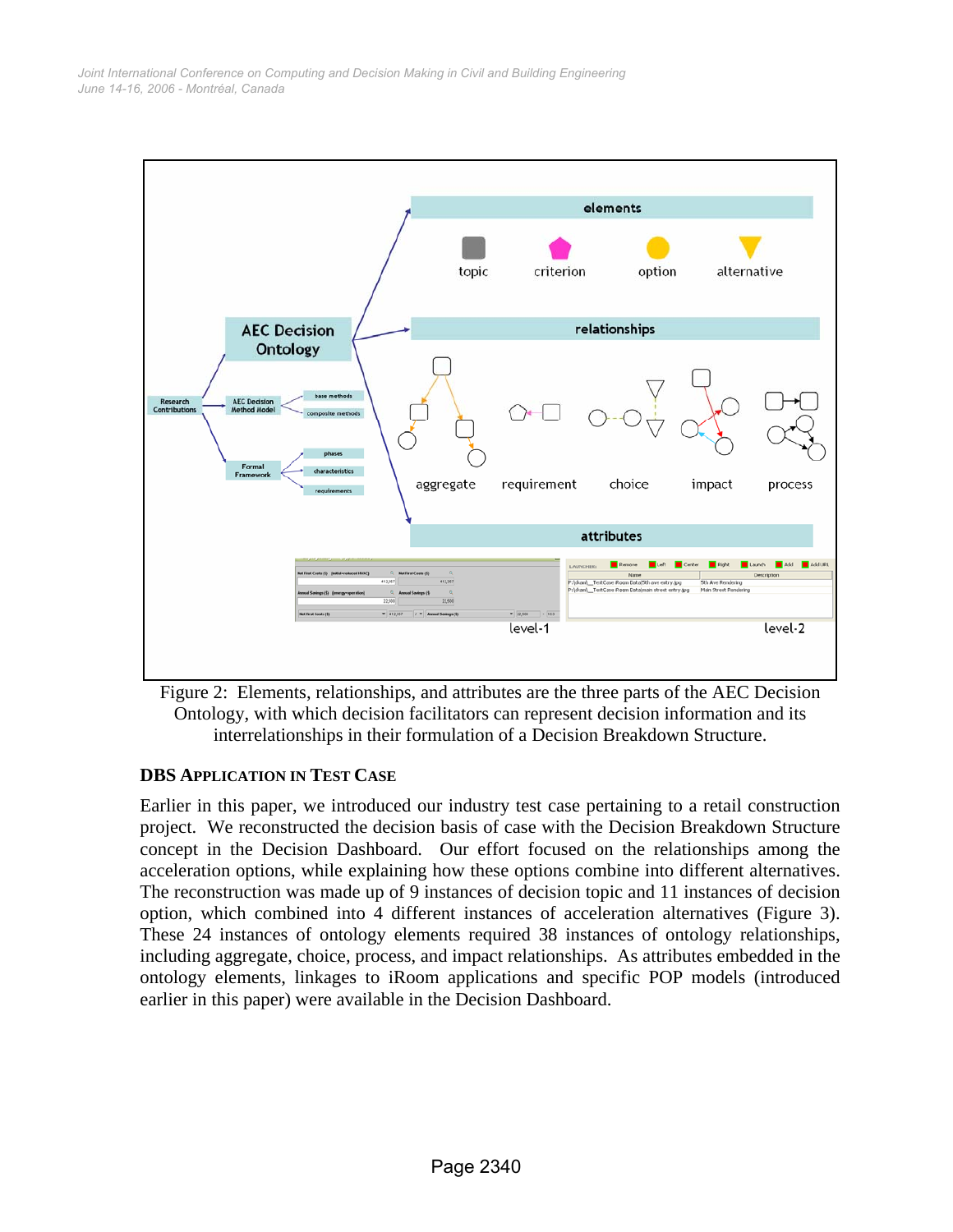## **DBS ASSESSMENT**

While current practice combined PowerPoint and individuals' mental correlations, the AEC Decision Ontology enabled the project stakeholders to understand the acceleration choices under the decision topics of product, organization, process, and resources. Project stakeholders with the Decision Dashboard were able to query specific attributes that included reference information to POP models, which pertained to particular options or topics, in the CIFE iRoom. Furthermore, they were able to adjust evaluation foci (in terms of topics and/or attributes and/or criteria) in real-time and comprehended the cross-option impacts among the many decision choices. Hence, they were informed of the opportunities and limitations associated with the reformulation process, during which professionals mixed and matched options to come up with different alternatives.

# **DYNAMIC METHOD MODEL (DMM)—DYNAMIC METHODS TO PROCESS AEC DECISION BASIS**

## **DMM CONCEPT**

The static management of decision information causes inflexible and slow decision making in current practice. Recognizing the limitations of current theories in offering decisionsupport methods that align with the unique characteristics of AEC decision information, our research formalizes a Decision Method Model (DMM) to manage information represented with the AEC Decision Ontology. The DMM is a set of methods that formalize an array of computer-based reasoning methods to process information that are formally represented by the AEC Decision Ontology (Kam 2005).

### **DMM APPLICATION IN TEST CASE**

In the industry test case that we introduced earlier, the decision stakeholders needed to comprehend the decision information (e.g., the assumptions and proposal details) of various competing acceleration proposals. With the DMM, decision facilitators were able to explicitly break down the choice associated with each acceleration proposal, e.g., whether a specific acceleration proposal uses a double crew or a single crew. The DD as a decisionsupport tool enabled the decision facilitators to highlight any of the acceleration proposal scenarios and use the graphical filter to show graphically what that scenario entails. Thus, the DMM method contributed to an informative explanation of the decision basis.

To obtain specific decision assumptions, predictive values, or details, decision stakeholders were able to query for embedded level-1 decision information or launch the relevant referenced project file in the CIFE iRoom with a single click on a specific ontology element instance using the DMM. The DMM allowed DD users to launch any referenced project file with the appropriate software application on any of the CIFE iRoom computers. Hence, the DMM reduced the time it took the decision facilitator to bring up the pertinent decision information to the decision stakeholders (from minutes in current practice to seconds with automated references). Thus, the DMM contributed to a quicker decision evaluation process when compared to current practice.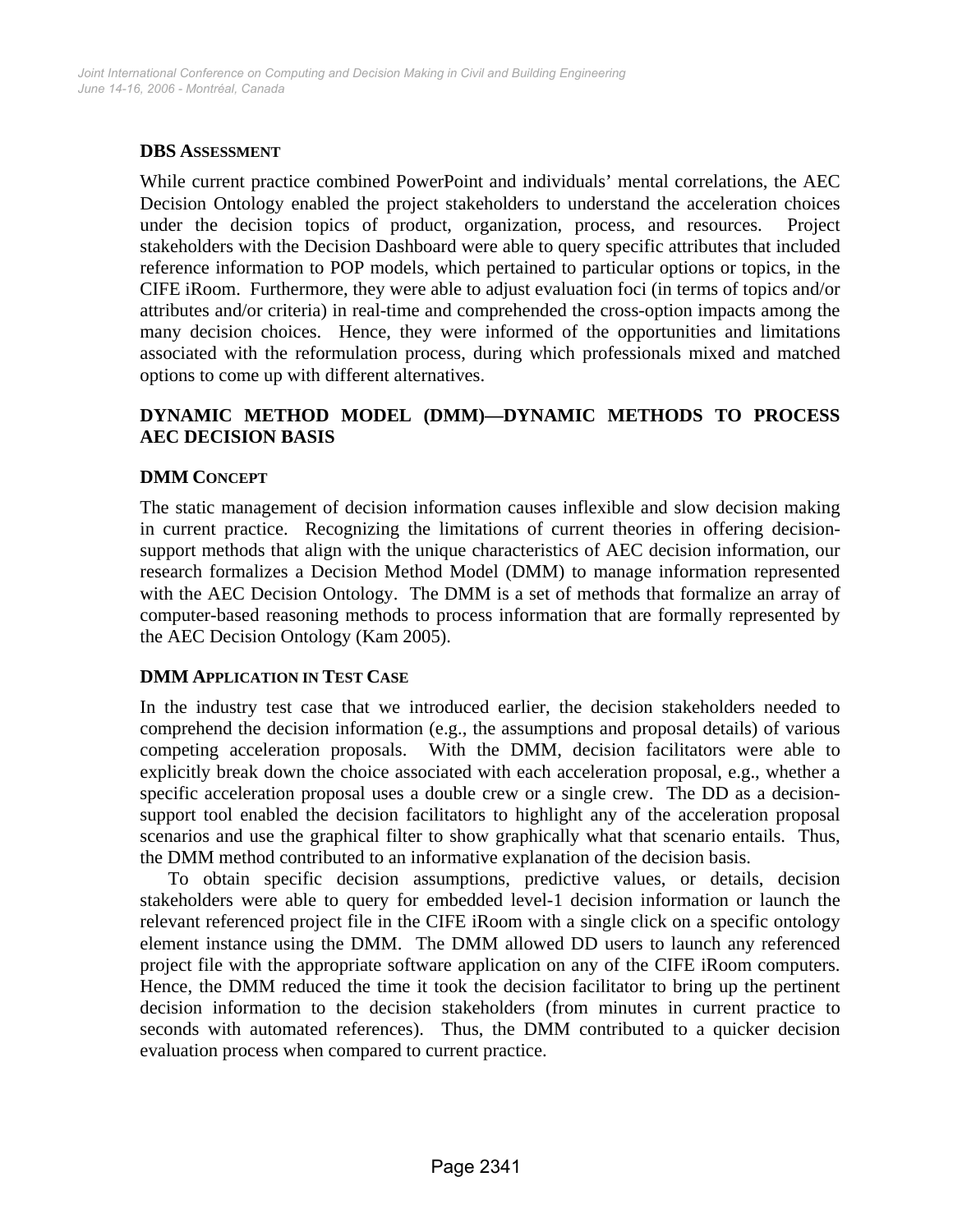

Figure 3: The DMM in TC#4 allows DD users to dynamically focus on any of the four acceleration alternatives (e.g., steel acceleration in the illustration) and learn about the specific composition (e.g., which options are selected and not) of those alternatives.

# **DMM ASSESSMENT**

Decision facilitators have different choices of decision-support tools. They can use MS PowerPoint, the Decision Dashboard, or other decision-support tools to manage the decision information present in a decision scenario. Our industry test case showed that with the DMM, the formulation of a DBS as part of the process to manage decision information offered advantages in the evaluation phase of information management in AEC decision making. One advantage was that the decision facilitators saved time and effort in explaining the scope, assumption, and the big picture of the decision scenario. Another advantage was that the decision facilitators also saved time and effort in making connections between an array of supporting reference files and their corresponding decision information. In current practice, the decision facilitators needed to create custom introductory slides, needed to customize folder and naming conventions, and very often, these facilitators also needed to rely on their mental recollection or verbal explanation to ensure an informative explanation